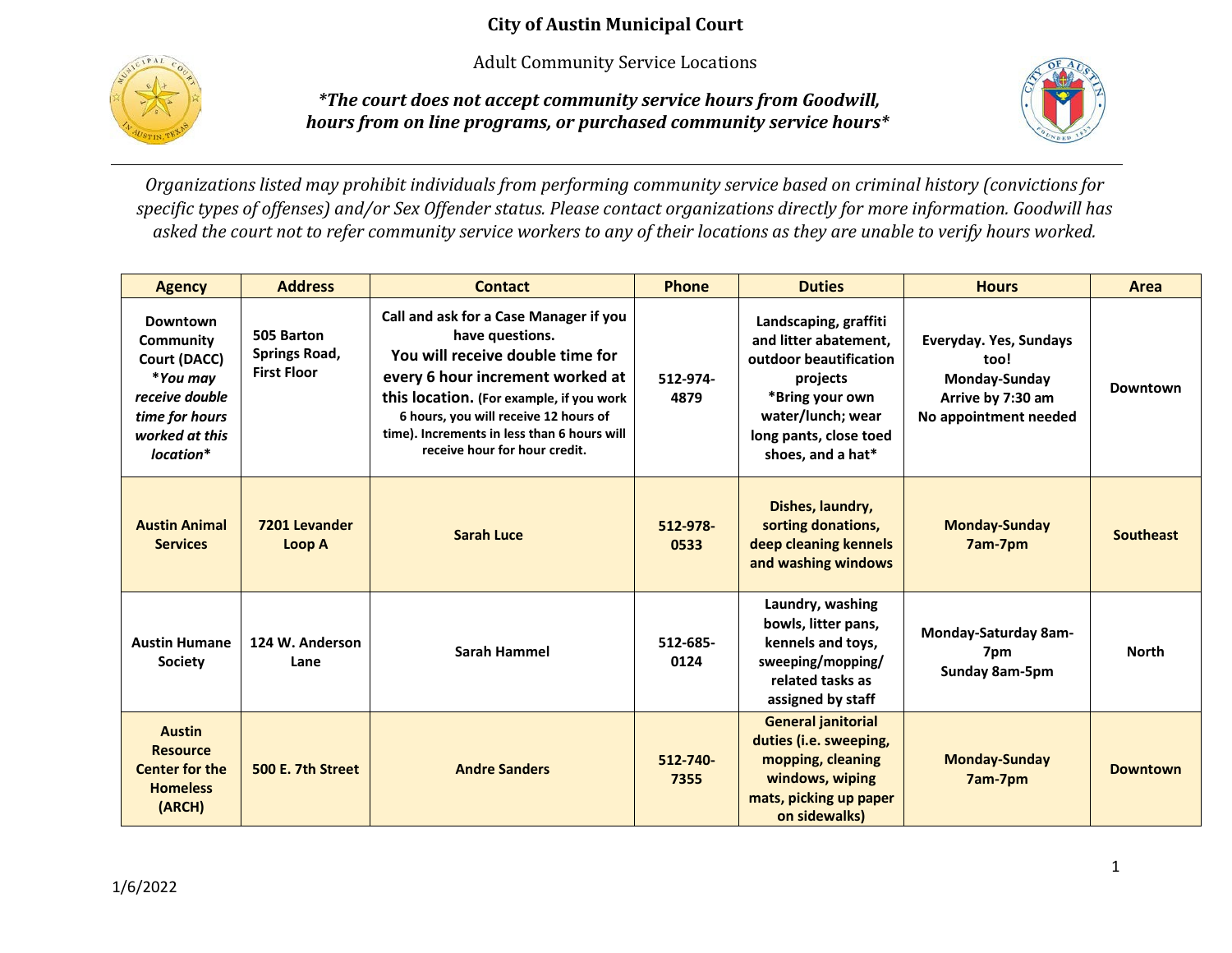Adult Community Service Locations



\**The court does not accept community service hours from Goodwill, hours from on line programs, or purchased community service hours\**



| <b>Agency</b>                                                               | <b>Address</b>           | <b>Contact</b>         | <b>Phone</b>     | <b>Duties</b>                                                                                                                                                                                              | <b>Hours</b>                                                 | Area             |
|-----------------------------------------------------------------------------|--------------------------|------------------------|------------------|------------------------------------------------------------------------------------------------------------------------------------------------------------------------------------------------------------|--------------------------------------------------------------|------------------|
| <b>Avance Austin</b>                                                        | 4900 Gonzales St<br>#116 | <b>Catherine Frost</b> | 512-414-<br>6125 | General office duties,<br>data entry, mail<br>assembly, toy making<br>assistance (i.e.<br>cutting/tracing<br>shapes)                                                                                       | <b>Monday-Friday</b><br>9am-5pm                              | <b>Southeast</b> |
| <b>Blackland</b><br><b>Community</b><br><b>Development</b><br><b>Center</b> | 1902 E. 22nd St.         | <b>Sarah DePriest</b>  | 512-810-<br>9153 | <b>Assist with cleaning</b><br>homes for new<br>renters. General yard<br>work and interior<br>cleaning. Assist<br>maintenance (laying<br>tile and other general<br>duties).                                | <b>Monday-Friday</b><br>9am-2pm                              | East             |
| <b>CAFB North</b><br><b>Austin Food</b><br><b>Bank</b>                      | 10206 N IH35 A           | <b>Sheila Price</b>    | 512-203-<br>2821 | Unload food,<br>breakdown boxes,<br>clean refrigerators,<br>and clean and stock<br>shelves. Sweep and<br>mop. On Thursdays:<br><b>Assist with food</b><br>distribution and carry<br>food to clients' cars. | <b>Tuesday and Thursday:</b><br>8am-4pm<br>Saturday: 9am-3pm | <b>North</b>     |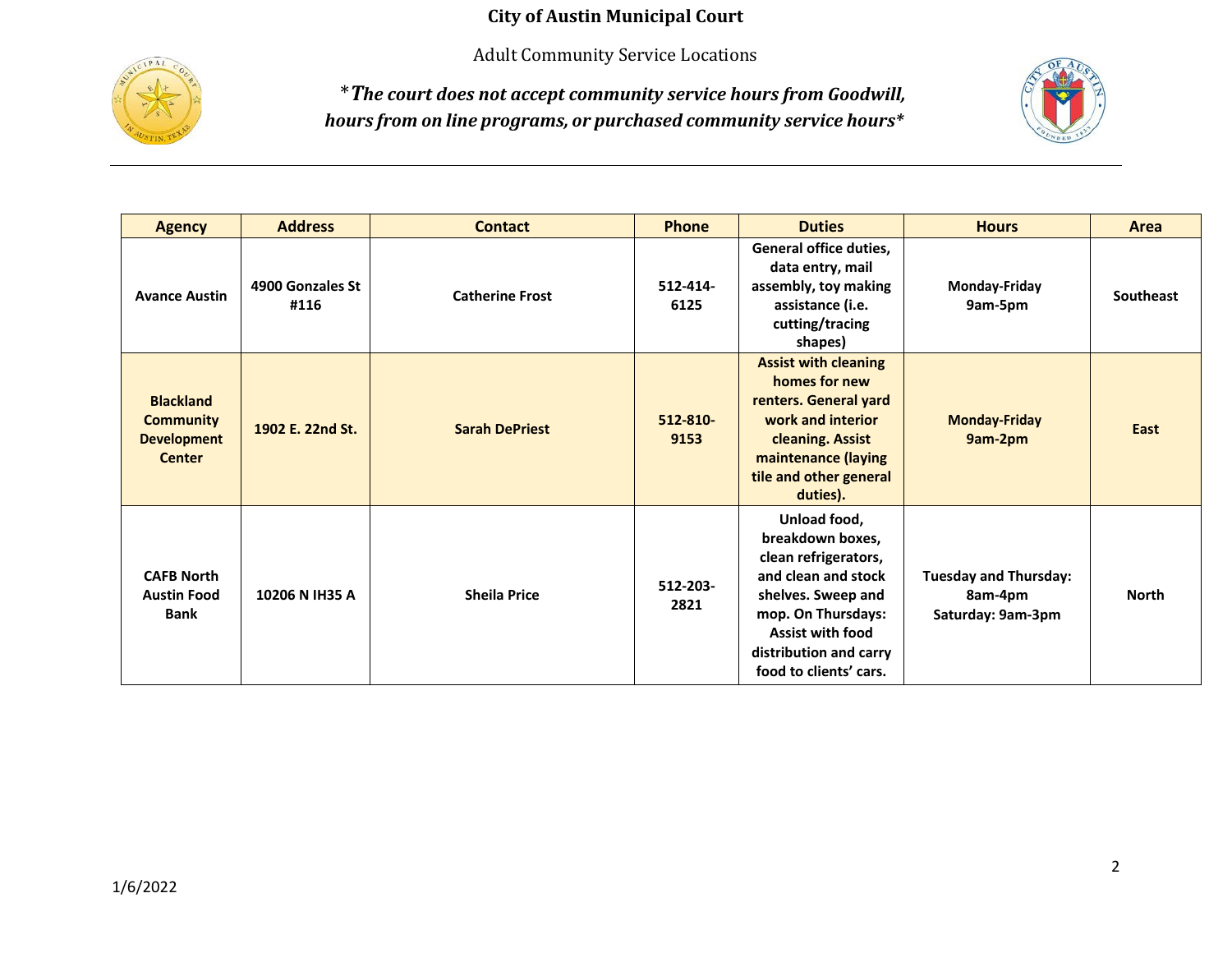Adult Community Service Locations



*\*The court does not accept community service hours from Goodwill, hours from on line programs, or purchased community service hours\**



| <b>Agency</b>                            | <b>Address</b>                                                                                    | <b>Contact</b>                                                                                                       | <b>Phone</b>     | <b>Duties</b>                                                                                                                                                                                  | <b>Hours</b>                                                                      | Area             |
|------------------------------------------|---------------------------------------------------------------------------------------------------|----------------------------------------------------------------------------------------------------------------------|------------------|------------------------------------------------------------------------------------------------------------------------------------------------------------------------------------------------|-----------------------------------------------------------------------------------|------------------|
| <b>Caritas of</b><br><b>Austin</b>       | Must call in<br>advance to<br>schedule<br>community<br>service and<br>obtain reporting<br>address | <b>Melissa Ortiz</b>                                                                                                 | 512-646-<br>1291 | <b>Prepare and serve</b><br>lunch to<br>approximately 350<br>people. Clean up<br>dining room after<br>lunch.<br>Must be onsite no<br>later than 9am for<br>mandatory 15-minute<br>orientation. | Monday-Friday<br>9am-1:30pm                                                       | Downtown         |
| <b>Central Texas</b><br><b>Food Bank</b> | <b>6500 Metropolis</b>                                                                            | <b>Email:</b><br>volunteer@centraltexasfoodbank.org<br>You may schedule on line at<br>https://cafb.volunteerhub.com/ | 512-684-<br>2140 | <b>Organic gardening,</b><br>basic food production<br>and cleaning, sorting<br>and packing food<br>donations and other<br>warehouse duties,<br>general office                                  | Hours vary. Go to<br>https://<br>cafb.volunteerhub.com<br>to view available slots | <b>Southeast</b> |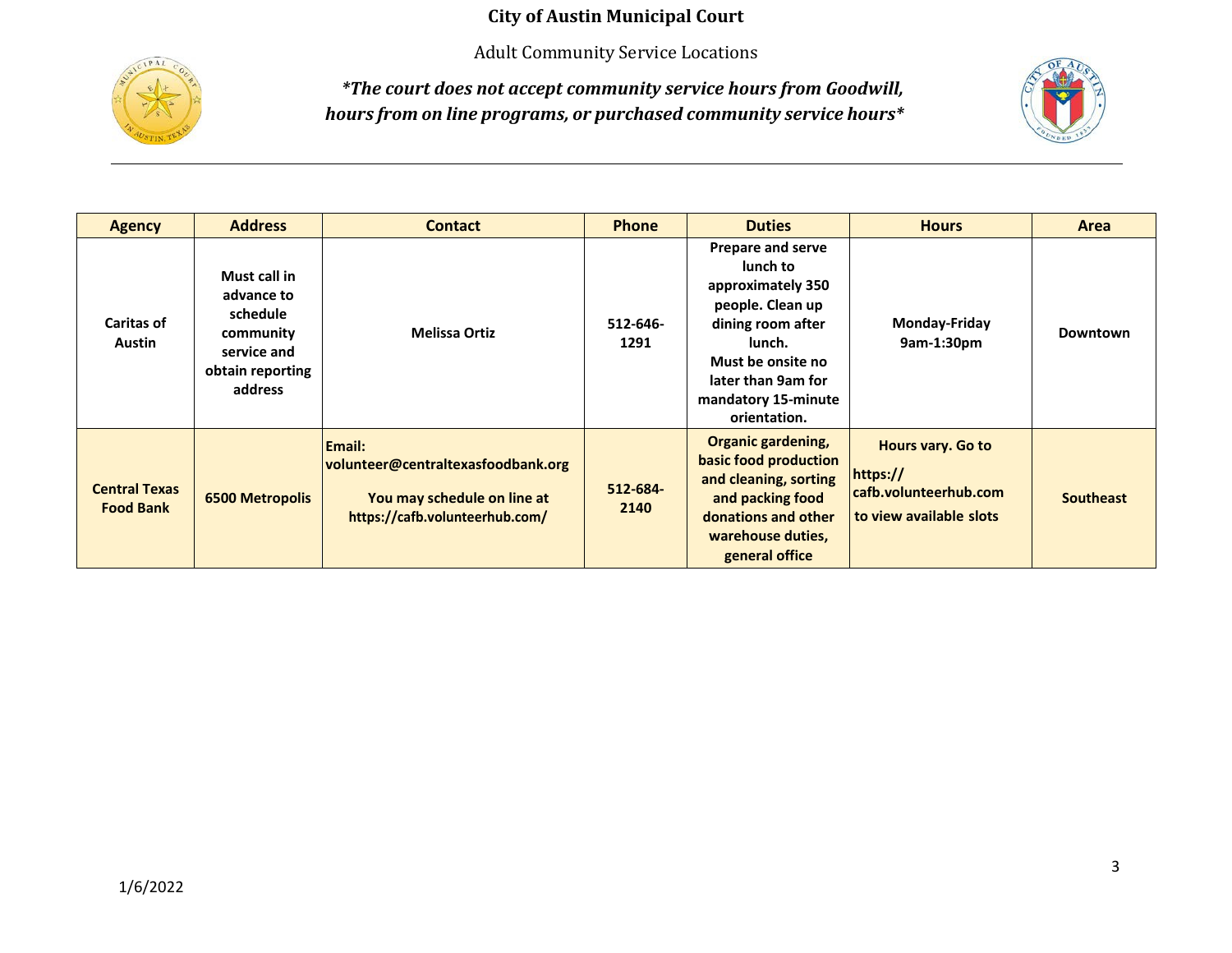Adult Community Service Locations



*\*The court does not accept community service hours from Goodwill, hours from on line programs, or purchased community service hours\**



|                                                                                                  | $\ast$                                                           |                                               |                  |                                                                                                                                                                                                                   |                                                         |         |
|--------------------------------------------------------------------------------------------------|------------------------------------------------------------------|-----------------------------------------------|------------------|-------------------------------------------------------------------------------------------------------------------------------------------------------------------------------------------------------------------|---------------------------------------------------------|---------|
| <b>Agency</b>                                                                                    | <b>Address</b>                                                   | <b>Contact</b>                                | <b>Phone</b>     | <b>Duties</b>                                                                                                                                                                                                     | <b>Hours</b>                                            | Area    |
| <b>Ecology Action</b><br>of Texas                                                                | Contact by<br>phone or email<br>for reporting<br><b>location</b> | <b>Eric Paulus</b><br>eric@ecology-action.org | 443-878-<br>2984 | <b>Assist with trail</b><br>maintenance,<br>mulching, planting and<br>picking up litter.<br>*Must wear long<br>pants and close toed<br>shoes. Work gloves<br>and personal water<br>bottles highly<br>recommended* | Monday, Wednesday and<br><b>Fridays only</b><br>9am-1pm | East    |
| <b>Escuela</b><br><b>Montessori de</b><br><b>Montopolis</b>                                      | 2013 Montopolis<br>Dr                                            | <b>Ramonica Williams</b>                      | 512-385-<br>4879 | <b>Cleaning inside school,</b><br>painting, grounds<br>keeping, hauling.                                                                                                                                          | <b>Monday-Saturday</b><br>7:30am-6pm                    | East    |
| <b>Greater East</b><br>2816 E 12th<br><b>Austin Youth</b><br><b>Street</b><br><b>Association</b> |                                                                  | Lee W. Dawson, Jr.                            | 512-496-<br>8866 | Clean restrooms,<br>concessions stands,<br>and concession<br>equipment. Lawn<br>maintenance, baseball<br>field maintenance.<br><b>Clean and maintain</b><br>sports equipment.                                     | Tuesday-Saturday<br><b>By Appointment Only</b>          | Central |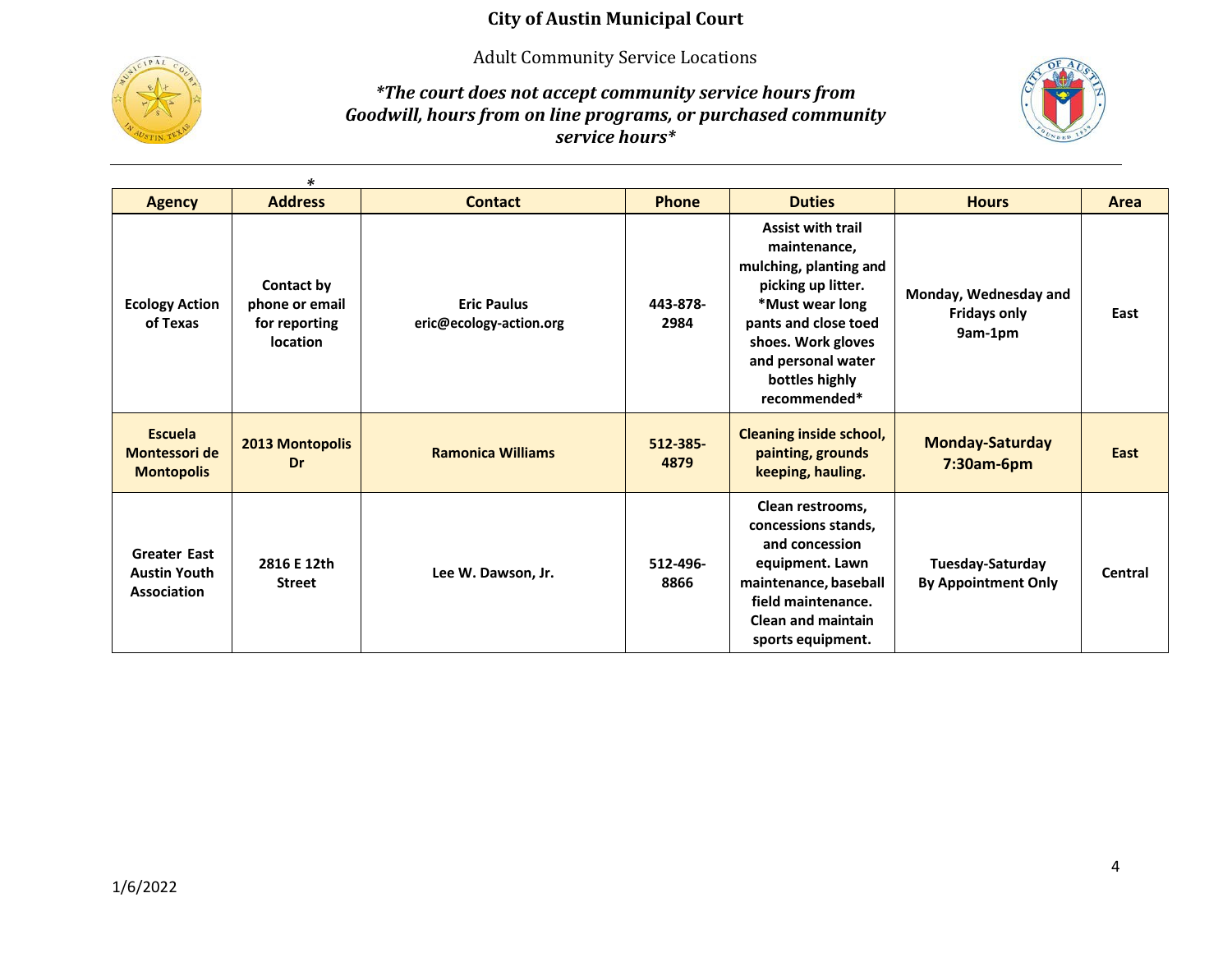Adult Community Service Locations



*\*The court does not accept community service hours from Goodwill, hours from on line programs, or purchased community service hours\**



| <b>Agency</b>                                      | <b>Address</b>                | <b>Contact</b>      | <b>Phone</b>          | <b>Duties</b>                                                                                                                                                                                                                                        | <b>Hours</b>                                                                                                                    | Area           |
|----------------------------------------------------|-------------------------------|---------------------|-----------------------|------------------------------------------------------------------------------------------------------------------------------------------------------------------------------------------------------------------------------------------------------|---------------------------------------------------------------------------------------------------------------------------------|----------------|
| J.O.I (Jump on<br>It) Community<br><b>Outreach</b> | 2200 Tillery<br><b>Street</b> | <b>Breanna Byrd</b> | $512 - 348 -$<br>8005 | <b>Administrative</b><br>assistance including,<br>but not limited to:<br>answering phones,<br>filing, and making<br>copies. Event<br>assistance: Set up/tear<br>down, greeting<br>community guests,<br>trash pick-up, assisting<br>with booths, etc. | Must call to schedule.<br>Hours may be available<br><b>Monday-Sunday from</b><br>8am-8pm but are at the<br>discretion of staff. | <b>Central</b> |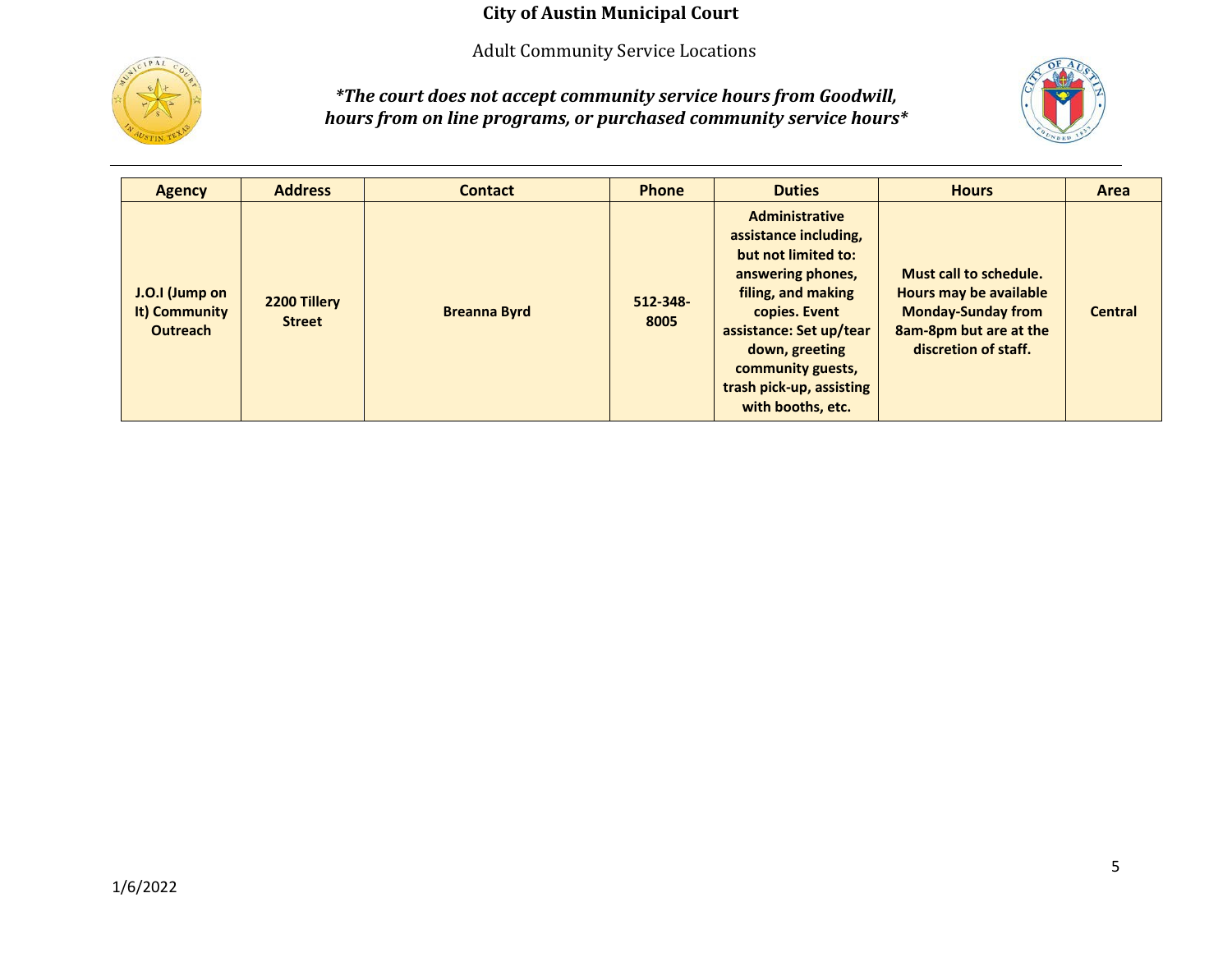Adult Community Service Locations



# \**The court does not accept community service hours from Goodwill, hours from on line programs, or purchased community service hours\**



| <b>Agency</b>                                          | <b>Address</b>               | <b>Contact</b>                   | <b>Phone</b>                                                         | <b>Duties</b>                                                                                                                                                                                                       | <b>Hours</b>                                                                                                       | Area         |
|--------------------------------------------------------|------------------------------|----------------------------------|----------------------------------------------------------------------|---------------------------------------------------------------------------------------------------------------------------------------------------------------------------------------------------------------------|--------------------------------------------------------------------------------------------------------------------|--------------|
| <b>Lady Bird</b><br>Johnson<br>Wildflower<br>Center    | 4801 La<br>Crosse<br>Avenue  | Carrie<br><b>McDonald</b>        | <b>No Phone</b><br><b>Calls</b><br><b>Must</b><br>schedule<br>online | Sweeping, raking,<br>weeding, and other<br>nursey related tasks.                                                                                                                                                    | <b>Register at</b><br>https://www.volgistics.com/ex/portal.dll/ap?AP=2010533945<br>Arrive dressed to work outdoors | Southwest    |
| <b>Phoenix</b><br><b>House</b>                         | <b>400 Live</b><br>Oak       | <b>Jamie Lewis</b>               | 662-616-<br>4394                                                     | Filing,<br>cleaning/janitorial work,<br>grounds keeping                                                                                                                                                             | <b>Monday-Friday</b><br>8am-5pm<br>Saturday<br>9am-5pm                                                             | <b>South</b> |
| Project<br><b>Transitions</b>                          | 7101B<br>Woodrow<br>Ave      | <b>Blythe</b><br><b>Plunkett</b> | 512-454-<br>8646 Ext<br>104                                          | Cooking, cleaning,<br>prepare apartments for<br>new tenants, and<br>gardening. Assist with<br>events. Assist in thrift<br>store.                                                                                    | Monday-Friday<br>9am-5pm<br>Some evenings and Saturdays available-call to schedule                                 | Central      |
| <b>Recovery</b><br><b>Alliance of</b><br><b>Austin</b> | 1818 E 12th<br><b>Street</b> | Raquel<br>Quezada                | 361-585-<br>7242                                                     | Dust, sweep, vacuum,<br>and mop floors. Clean<br>windows, furniture,<br>equipment and<br>appliances. Organize<br>storage facility. File<br>paperwork and organize<br>files. Assist director at<br>community events. | <b>Monday-Friday and Sunday 8am-8pm</b><br><b>Saturday 8am-10pm</b>                                                | East         |
| <b>Agency</b>                                          | <b>Address</b>               | Contact                          | Phone                                                                | <b>Duties</b>                                                                                                                                                                                                       | <b>Hours</b>                                                                                                       | Area         |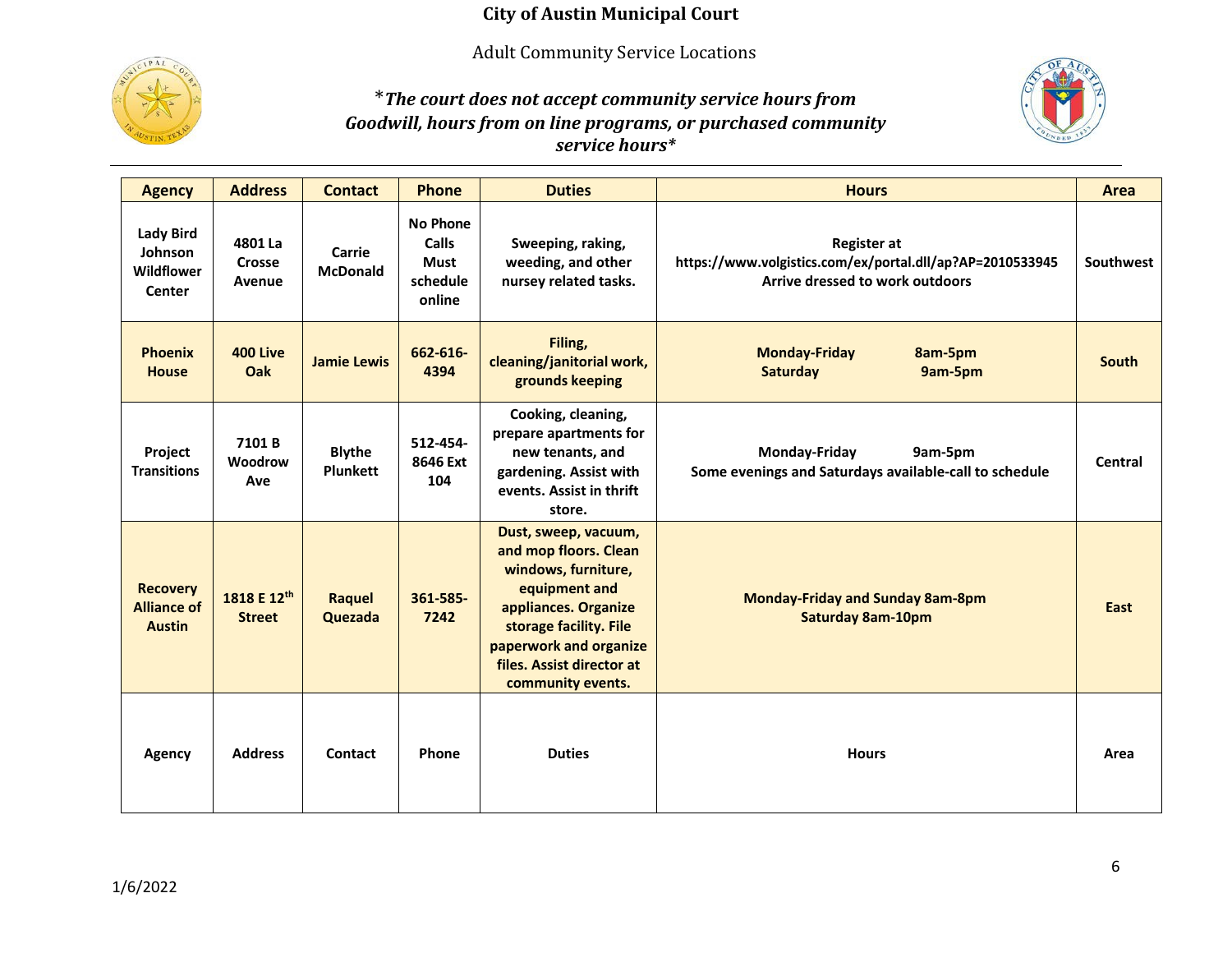Adult Community Service Locations



#### *\*The court does not accept community service hours from Goodwill, hours from on line programs, or purchased community service hours\**



| <b>The</b><br><b>Abundant</b><br><b>Life</b><br><b>Network</b>                           | 6910<br>Pondsdale<br>Lane                                                 | <b>Sam</b><br>Cordova<br>and Savitri<br><b>Saldana</b> | 512-680-<br>5847 | <b>Housekeeping, office</b><br>assistance, landscaping,<br>handyman/maintenance<br>duties,<br>loading/unloading<br>vehicles | <b>Monday-Saturday</b><br>8am-5pm                                                                 | <b>North</b> |
|------------------------------------------------------------------------------------------|---------------------------------------------------------------------------|--------------------------------------------------------|------------------|-----------------------------------------------------------------------------------------------------------------------------|---------------------------------------------------------------------------------------------------|--------------|
| <b>Texas</b><br><b>Emergency</b><br><b>Service</b><br><b>Retirement</b><br>System        | 208 E. 10th<br><b>Street</b><br>#309                                      | Susannah<br>Jones                                      | 512-936-<br>3473 | Staple and fold papers.<br>Organize file cabinets.<br>Other light office work<br>as requested.                              | <b>Monday-Friday</b><br>9am-3pm                                                                   | Central      |
| <b>The Next</b><br>to New<br>Shop of St.<br>David's<br><b>Episcopal</b><br><b>Church</b> | 5435<br><b>Burnet</b><br><b>Road</b>                                      | <b>Ulrike</b><br><b>Miller</b>                         | 512-459-<br>1288 | Data Entry,<br>marking/tagging items,<br>cashiering duties, carry<br>out service                                            | <b>Monday-Wednesday and Friday 10am-4pm</b><br><b>Thursday</b><br>10am-7pm<br>Saturday 10am - 5pm | <b>North</b> |
| <b>Travis</b><br>County<br><b>HHS</b><br>Pflugerville<br>Community<br>Center             | 15822<br><b>Foothill</b><br><b>Farms</b><br>Loop<br>Pflugerville<br>78660 | Ruben, Joy,<br>Paul, or<br><b>Suzanne</b>              | 512-854-<br>1535 | Stock shelves in food<br>pantry. Light cleaning<br>projects in building.                                                    | Monday-Friday<br>8am-5pm                                                                          | <b>North</b> |
| Agency                                                                                   | <b>Address</b>                                                            | Contact                                                | Phone            | <b>Duties</b>                                                                                                               | <b>Hours</b>                                                                                      | Area         |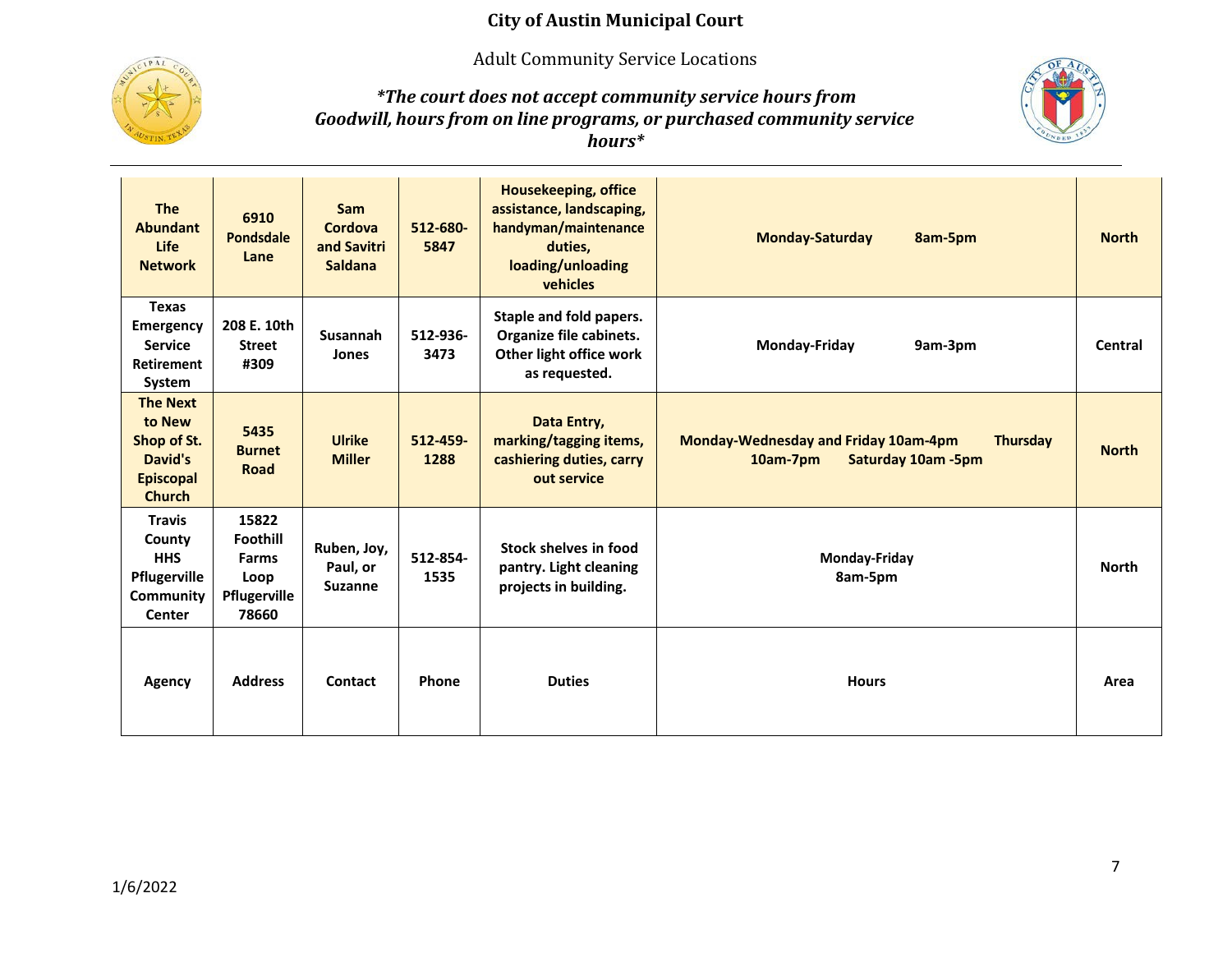Adult Community Service Locations



*\*The court does not accept community service hours from Goodwill, hours from on line programs, or purchased community service hours\**



| <b>Treasure</b><br><b>City Thrift</b><br><b>Store</b> | 2142 E. 7th<br><b>Street</b>               | Jamie<br><b>Connatser</b>    | 512-524-<br>2820 | Light cleaning,<br>sweeping, trash<br>removal, hang and<br>organize clothes.<br>Arrange racks. | Must attend a training session on Wednesdays from 5pm-6pm<br>(will receive work credit for training) Monday-Thursday :<br>Saturday: 11am-6pm<br>10am-7pm<br>Friday: 11am-7pm<br>Sunday: 12pm-6pm | East    |
|-------------------------------------------------------|--------------------------------------------|------------------------------|------------------|------------------------------------------------------------------------------------------------|--------------------------------------------------------------------------------------------------------------------------------------------------------------------------------------------------|---------|
| <b>Trotter</b><br>House                               | <b>2717 Rio</b><br>Grande<br><b>Street</b> | Lori<br><b>DeVillez</b>      | 512-476-<br>7774 | Clean, sort and<br>organize clothing<br>boutique; yard work;<br>organize paperwork             | Monday and Wednesday: 10am-3pm<br>Tuesday: 10am-6pm<br>Thursday: 12:30pm-6pm                                                                                                                     | Central |
| <b>Urban</b><br><b>Roots</b>                          | 7651<br><b>Delwau</b>                      | <b>Hunter</b><br><b>Baum</b> | 512-750-<br>8019 | <b>Planting, weeding and</b><br>harvesting produce                                             | <b>Tuesday, Thursday and Saturday</b><br>9am-11:30am                                                                                                                                             | East    |
| <b>Agency</b>                                         | <b>Address</b>                             | <b>Contact</b>               | <b>Phone</b>     | <b>Duties</b>                                                                                  | <b>Hours</b>                                                                                                                                                                                     | Area    |